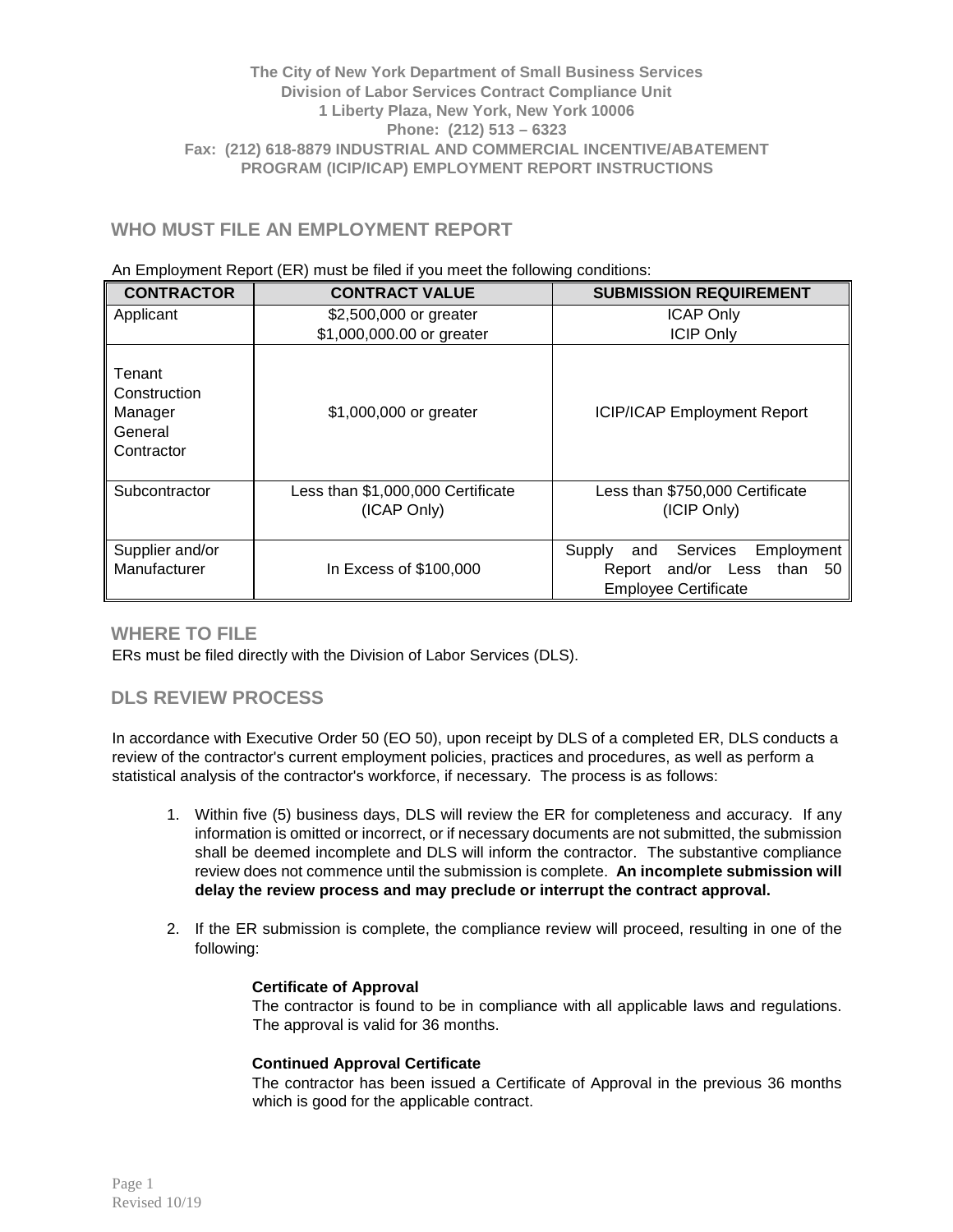#### **Conditional Certificate of Approval**

The contractor is required to take corrective actions in order to be in compliance with EO 50. The contractor must meet the conditions within one month of the issue of the Conditional Certificate.

#### **Determination of Nonperformance**

The contractor has failed to take the required corrective actions stipulated in the Conditional Certificate.

A determination of nonperformance may prevent a contractor from receiving an ICAP tax benefit.

## **HOW TO COMPLETE THE EMPLOYMENT REPORT**

#### **Contents**

**General Information Part I: Company/Contract Information Part II: Employment Policies and Practices Part III: Contract Bid Information and Projected and Current Workforce Forms Signature Page**

#### **PART I: CONTRACTOR/SUBCONTRACTOR INFORMATION**

Question 6: The ICAP application number can be obtained from the developer or tenant.

- Questions 7 11: Please provide the requested company information. All contracts must have a designated Equal Employment Officer.
- Question 12: If you are a subcontractor, you must state the name of the contractor for whom you are providing the construction services.
- Question 13: Please indicate how many employees are in your company.
- Question 14: Provide a description of the trade work you will perform on this project and the address where the work will be performed. Subcontractors can obtain this information from the contract they have with their contractor.
- Questions 15 17: If your company has received a valid Certificate of Approval within the past 36 months, been audited by the United States Department of Labor, Office of Federal Contract Compliance Programs (OFCCP), or if your company has submitted an ER for a different contract for which you have not yet received a compliance certificate, then you only need to complete and submit the following:
	- General Information section
	- Part I Contractor/Subcontractor Information
	- Form B Projected Workforce
	- Signature Page

If your company is currently waiting for an approval on another contract previously submitted, be certain to identify the date on which you submitted the completed Employment Report, the name of the City contracting agency with which the contract was made, and the name and telephone number of the person to whom the Employment Report was submitted.

If your company was issued a Conditional Certificate of Approval, all required corrective actions must have been taken or DLS will not issue a Continued Certificate.

Question 18: If the company was audited by the OFCCP, also provide the following: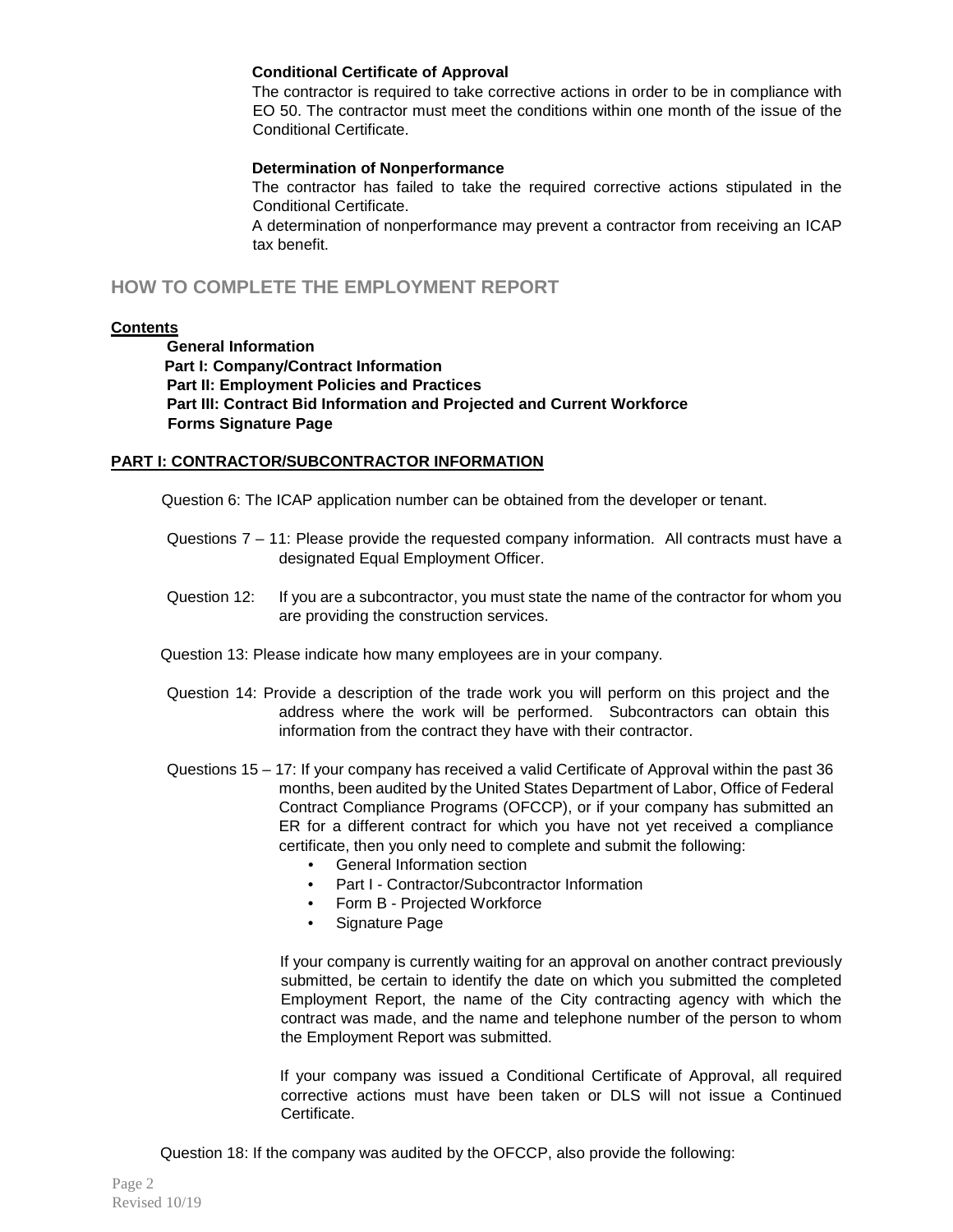- Identify the reviewing OFCCP office by its name and address
- If an unconditional certificate of compliance was issued by the OFCCP, attach a copy of the certificate in lieu of completing Parts II and III;
- Include copies of all corrective actions and documentation of OFCCP's performance; and • Provide a copy of all stated OFCCP findings.

Question 19: Please provide a copy of any Collective Bargaining Agreement(s) which is negotiated through an employer trade association on behalf of your organization or any of its affiliates.

### **PART II: EMPLOYMENT POLICIES AND PRACTICES**

*Remember to label all documents with the question number for which they are submitted.* 

- Questions 20a k: You must respond to the questions as to whether or not your firm has documents reflecting written policies, benefits and procedures. If so, then you must identify by name each document in which the policy(ies), procedure(s) and benefit(s) is located and submit copies of all of the document(s). If your firm follows unwritten practices or procedures, include an explanation of how they operate. Please submit the most current document(s), including all applicable amendments. Label each document and/or unwritten practice according to the question to which it corresponds (e.g. 20a, 20b, etc.)
- Questions 21a h: Inquires about the manner/methods by which you comply with the requirements of the Immigration Reform and Control Act of 1986 (IRCA).

Question 22: Inquires into where and how I-9 forms are maintained and stored.

Questions 23a – e: Inquires into whether or not there is a requirement that an applicant or employee be subjected to a medical examination at any given time. Copies of the medical information questionnaire and instructions must be submitted with the Employment Report.

- Question 24: Indicate the existence and location of all statements of your firm's Equal Employment Opportunity policy and attach a copy of each statement.
- Question 25: Submit any current Affirmative Action Plan(s) created pursuant to Executive Order 11246.

Question 26: If your firm or collective bargaining agreement has an internal grievance procedure, indicate this and submit a copy of the policy and procedure. If unwritten, explain its nature and operation. Explain how your firm's procedure addresses EEO complaints.

Question 27: If your employees have used the procedure in the last three (3) years, please submit an explanation in the format indicated below:

| 1. Number of | 2. Nature of the | 3. Position(s) of the | 4. Was an                          | 5. Current status of |
|--------------|------------------|-----------------------|------------------------------------|----------------------|
| complaint(s) | complaint(s)     | complainant(s)        | investigation<br>conducted?<br>Y/N | the disposition      |

Question 28: Indicate whether in the past three (3) years complaints have been filed with a court of law or administrative agency, naming your company as a defendant (or respondent) in a complaint alleging violation of any antidiscrimination or affirmative action laws. If yes, develop and submit a log to show, for each administrative/and or judicial action filed, the following information: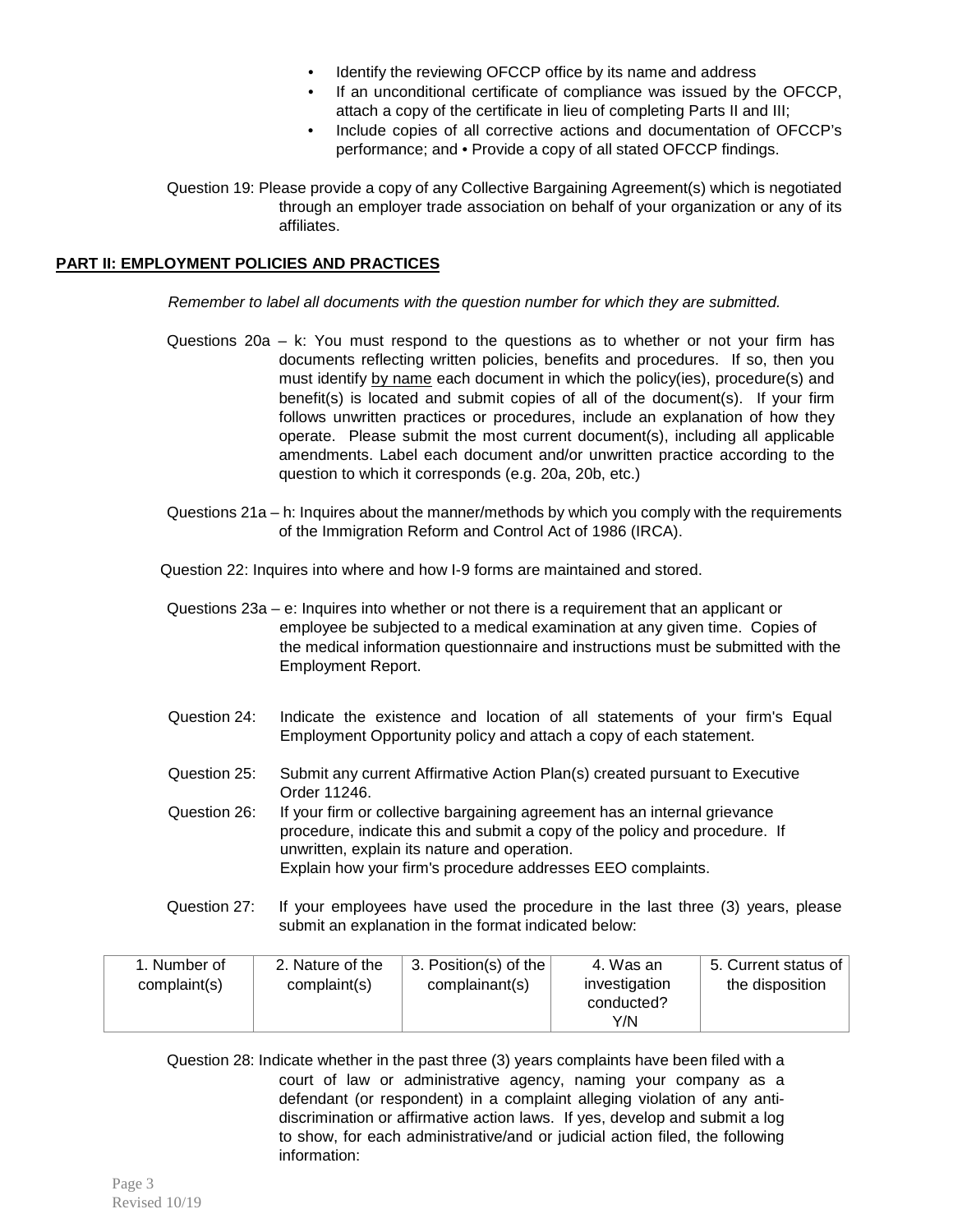| 1. Name(s) of  | Administrative<br>$^{\circ}2.$ | 3. Nature of the | 4. Current status | 5. If not pending, |
|----------------|--------------------------------|------------------|-------------------|--------------------|
| complainant(s) | agency or court in             | complaint(s)     |                   | complaint's<br>the |
|                | which action                   |                  |                   | disposition        |
|                | was filed                      |                  |                   |                    |

- Question 29: Identify each job for which a physical qualification exists. Identify and explain the physical qualification(s) for each stated job. Submit job descriptions for each job and the reasons for the qualifications.
- Question 30: Identify each job for which there exists any qualification related to age, race, color, national origin, sex, creed, disability, marital status, sexual orientation or citizenship status. Identify and explain the specific related qualification for each job stated. Submit job descriptions for each job and the reasons for the qualifications.

### **PART III: CONTRACT BID INFORMATION AND PROJECTED AND CURRENT WORKFORCE FORMS**

### FORM A: CONTRACT BID INFORMATION – USE OF SUBCONTRACTORS/TRADES

Your projections for the utilization of subcontractors on the proposed contract are to be provided in this section. A chart has been provided for the identification of subcontractors. Information is to be provided to the extent known at the time the ER is filed for review by DLS. If the subcontractor's name is unknown, then write "unknown". Under "ownership", enter the appropriate race/ethnic and gender code. If the contract is federally funded or assisted and the subcontractor is being utilized in accordance with applicable federal requirements with respect to Minority Business Enterprise or Woman Business Enterprise requirements, enter the appropriate code. This will also apply to state funded contracts with similar requirements for minority and female owned businesses.

### FORM B: PROJECTED WORKFORCE FOR WORK TO BE PERFORMED ON THIS PROJECT

For each trade to be engaged by your company for this project, enter the projected workforce for Males and Females by trade classification in the charts provided. FORM C: CURRENT WORKFORCE FOR WORK TO BE PERFORMED ON THIS PROJECT

For each trade *currently* engaged by your company for all work performed in NYC, enter the current workforce for Males and Females by trade classification in the charts provided.

### **SIGNATURE PAGE**

The signatory of this Employment Report and all other documents submitted to DLS must be an official authorized to enter into a binding legal agreement. The signature page must be completed in its entirety and notarized. Only original signatures will be accepted.

#### **SUPPLIERS AND/OR MANUFACTURERS**

Contractors who are suppliers and/or manufacturers on construction projects must complete a Supply and Services Employment Report for contracts amount of \$100,000.00 or more. If the contract is \$100,000.00 or more and your company employs less than 50 employees, a less than 50 employee certificate should be completed.